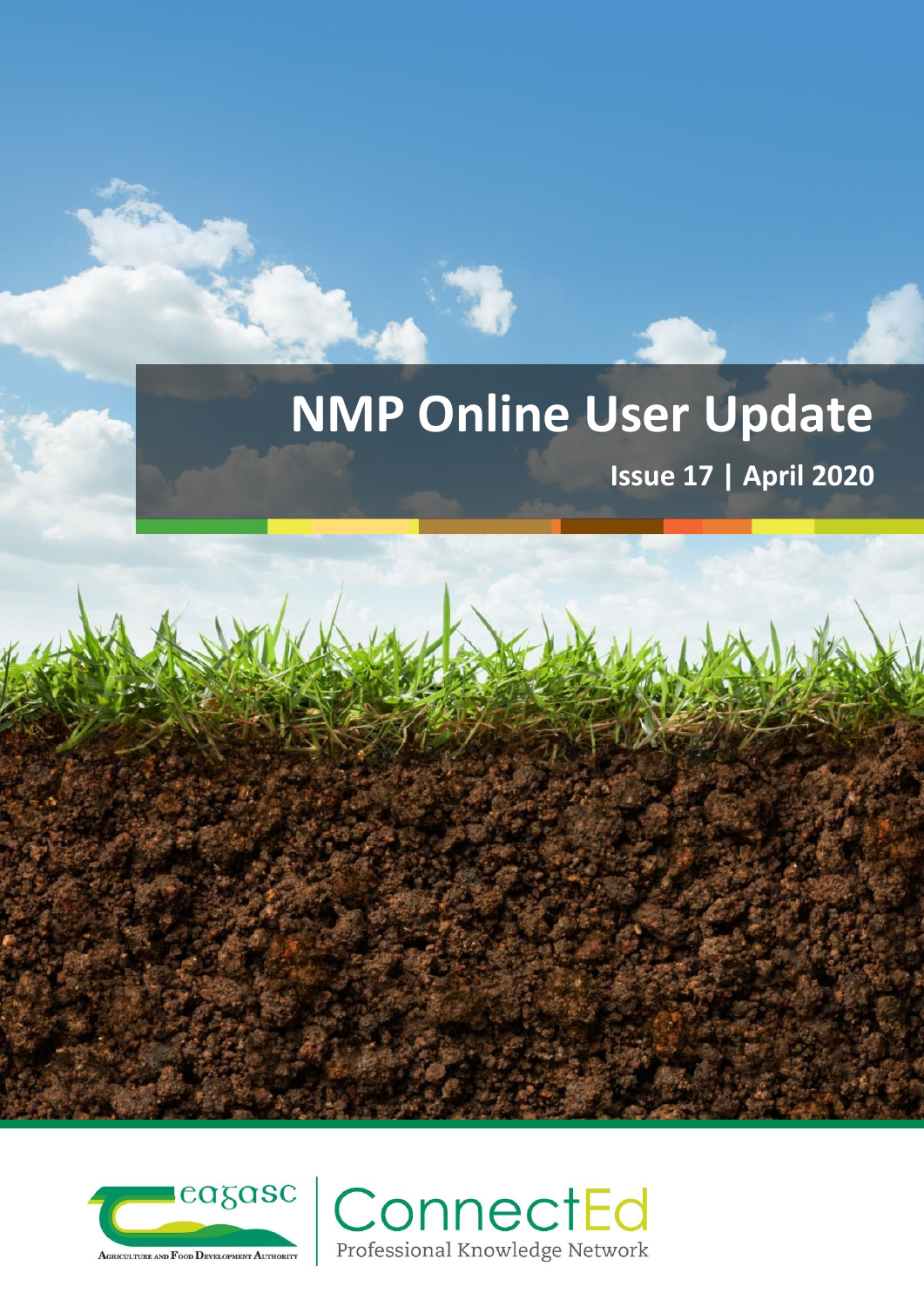# **Table of Contents**

|--|--|--|--|

2. [New Plan Summary feature to deal with commonage/rough grazing on Derogations NMP's](#page-4-0) ..........4

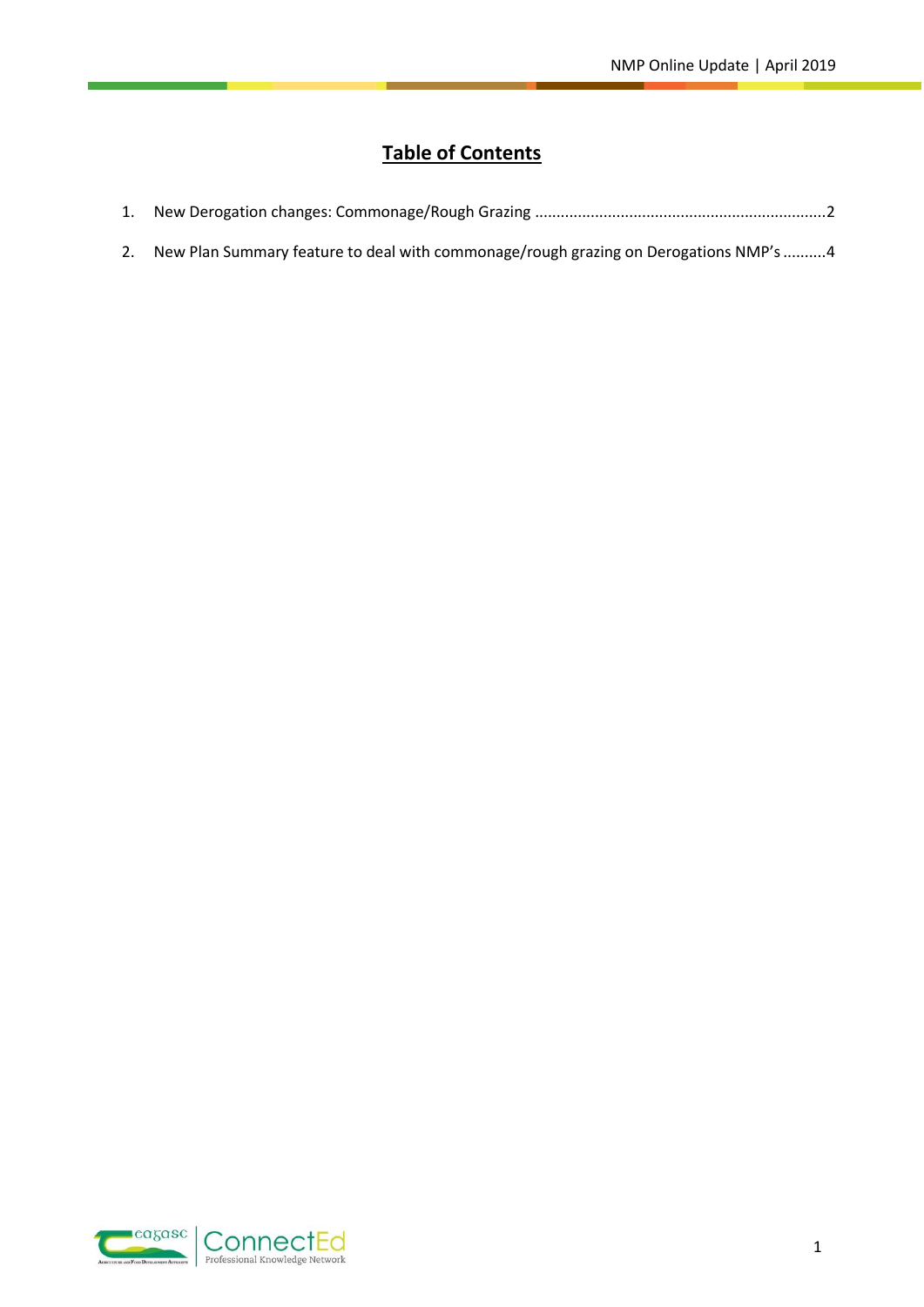# <span id="page-2-0"></span>**1. New Derogation changes: Commonage/Rough Grazing**

Since the new derogation rules were announced in February 2020 in relation to Commonage and Rough Grazing, NMP online has undergone changes to adapt to this. NMP users that have clients with Commonage/Rough Grazing cannot complete Derogation NMP's for 2020 for these clients until these changes had been built into NMP online.

| Commonage/rough grazing will not be eligible for the derogation allowance of 250 kg                                     | <b>From</b> |
|-------------------------------------------------------------------------------------------------------------------------|-------------|
| livestock manure N/ha. - Derogation Farms only                                                                          | 1/1/2020    |
| Q: How will DAFM define Commonage/Rough grazing for the purpose of the Nitrates                                         | for         |
| Derogation?                                                                                                             | derogation  |
| A: This will be defined based on the declaration of Commonage/Rough grazing on the<br>Basic payment Scheme application. | farmers     |
|                                                                                                                         | only.       |
| Q: Will Commonage/Rough Grazing be eligible for inclusion in the Whole Farm Stocking                                    |             |
| Rate to 170 kg livestock manure N/ha?                                                                                   |             |
| А                                                                                                                       |             |
| Yes                                                                                                                     |             |
| However, please note the following rules for Commonage/Rough Grazing from                                               |             |
| 2020 for Derogation Farms.                                                                                              |             |
| <b>Derogation Farmer</b>                                                                                                |             |
| Permitted for inclusion to ≤170Kg livestock manure N/ha                                                                 |             |
| Chemical Allowance permitted to ≤170 kg livestock manure N/ha or WFSR                                                   |             |
| stocking rate allowance whichever is lesser.                                                                            |             |
| No further chemical allowance is permitted for Commonage/Rough Grazing                                                  |             |
| above a WFSR of 170kg livestock manure N/ha                                                                             |             |
|                                                                                                                         |             |

NMP online now has the ability for the chemical allowance permitted ≤ 170NpH in line with the bullet points above. This is reflected on the Land and Fert Max page which will show the available N and P for commonage/rough grazing as non-derogation rates.

| <b>02</b><br><b>Fertiliser Plan - Land &amp; Fert Max</b>      |                                           |          |                                |                             |     |           |                                |                    |           |                         |         |                             |  |
|----------------------------------------------------------------|-------------------------------------------|----------|--------------------------------|-----------------------------|-----|-----------|--------------------------------|--------------------|-----------|-------------------------|---------|-----------------------------|--|
| < Prev                                                         |                                           |          |                                |                             |     |           |                                |                    |           |                         |         | Next >                      |  |
|                                                                |                                           |          | N                              | P Index 1                   |     | P Index 2 | P Index 3                      |                    |           | P Index 4               |         |                             |  |
| Max Grassland Allowance (Previous Year Grassland SR:200 kg/Ha) |                                           |          |                                |                             | 282 | 36        |                                | 26                 | 16        |                         | $\circ$ |                             |  |
| <b>Name</b>                                                    | <b>Available N Allowance</b><br>N Index 1 |          |                                |                             |     |           |                                |                    | N Index 3 |                         |         |                             |  |
|                                                                | Crop<br>Area(Ha)                          | Area(Ha) | $\mathbf{N}$<br><b>Allowed</b> | <b>Total</b><br>$\mathbf N$ |     | Area(Ha)  | $\mathbf{N}$<br><b>Allowed</b> | <b>Total</b><br>N. | Area(Ha)  | $\mathbf{N}$<br>Allowed |         | <b>Total</b><br>$\mathbf N$ |  |
| Grazing                                                        | 22                                        | 22       | 282                            | 6,204.0                     |     |           |                                |                    |           |                         |         |                             |  |
| 2 Cut + Grazing                                                | $6\phantom{a}$                            | 6        | 282                            | 1,692.0                     |     |           |                                |                    |           |                         |         |                             |  |
| GLAS Commonage                                                 |                                           |          | $\mathbf{O}$                   | 0.0                         |     |           |                                |                    |           |                         |         |                             |  |

#### **No change for GLAS Commonage/Rough Grazing – see below.**

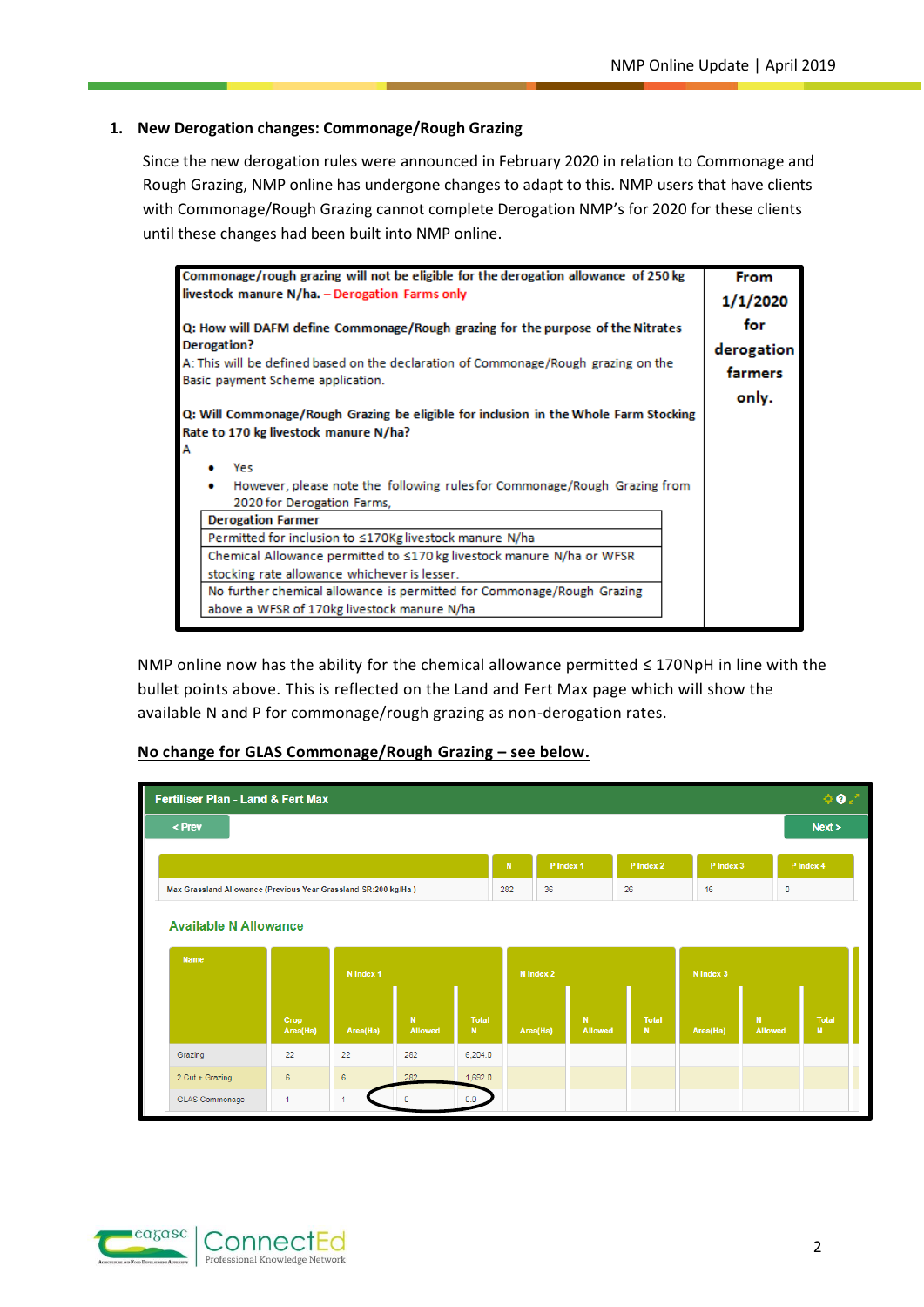| <b>Available P Allowance</b> |                  |           |               |                   |           |                                |                    |           |               |                    |
|------------------------------|------------------|-----------|---------------|-------------------|-----------|--------------------------------|--------------------|-----------|---------------|--------------------|
| <b>Name</b>                  |                  | P Index 1 |               |                   | P Index 2 |                                |                    | P Index 3 |               |                    |
|                              | Crop<br>Area(Ha) | Area(Ha)  | P.<br>Allowed | <b>Total</b><br>P | Area(Ha)  | $\mathbf{P}$<br><b>Allowed</b> | <b>Total</b><br>P. | Area(Ha)  | P.<br>Allowed | <b>Total</b><br>P. |
| Grazing                      | 22               |           |               |                   |           |                                |                    | 22        | 16            | 352.0              |
| 2 Cut + Grazing              | 6                |           |               |                   |           |                                |                    | 6         | 16            | 96.0               |
| GLAS Commonage               | 1                |           |               |                   |           |                                |                    |           | $\circ$       | 0.0                |

# **For non-GLAS Commonage/Rough Grazing**



| <b>Available P Allowance</b> |                  |           |                     |                    |           |               |                       |           |                      |                    |
|------------------------------|------------------|-----------|---------------------|--------------------|-----------|---------------|-----------------------|-----------|----------------------|--------------------|
| <b>Name</b>                  |                  | P Index 1 |                     |                    | P Index 2 |               |                       | P Index 3 |                      |                    |
|                              | Crop<br>Area(Ha) | Area(Ha)  | P<br><b>Allowed</b> | <b>Total</b><br>P. | Area(Ha)  | P.<br>Allowed | Total<br>$\mathbf{P}$ | Area(Ha)  | P.<br><b>Allowed</b> | <b>Total</b><br>P. |
| Grazing                      | 22               |           |                     |                    |           |               |                       | 22        | 16                   | 352.0              |
| 2 Cut + Grazing              | 6                |           |                     |                    |           |               |                       | 6         | 16 <sub>1</sub>      | 96.0               |
| Commonage                    |                  |           |                     |                    |           |               |                       |           | 13                   |                    |